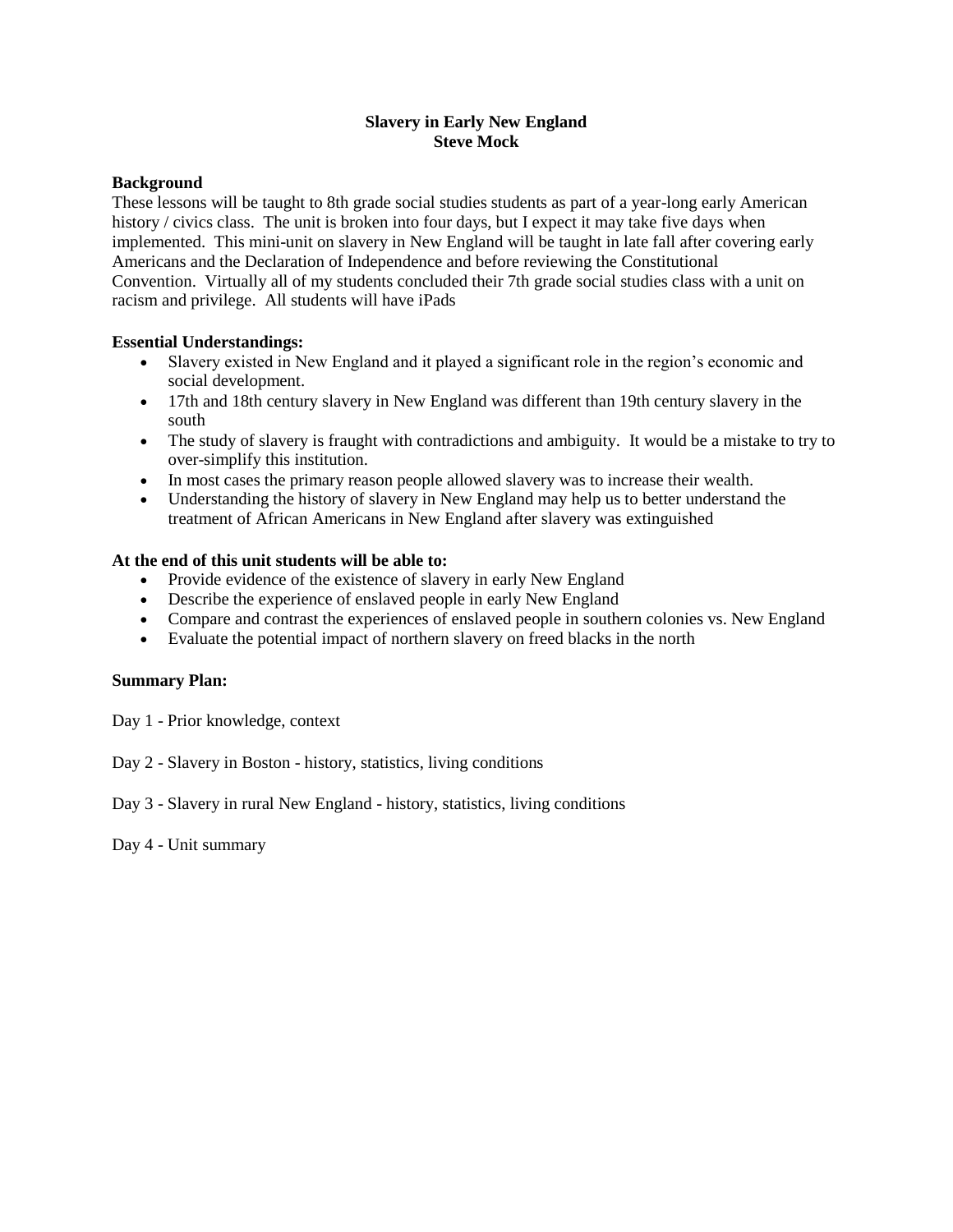# **Day 1 - Prior knowledge, context**

# **Class Preparation:**

- Hang unit objectives on chart paper at front of room
- Post links to online resources for the day to my website
- Create Google question on reviewing slave voyage data
- Bring in products for triangular trade activity

# **Class Procedures:**

- Introduce the unit review objectives, schedule and assessments
- Review guidelines for addressing sensitive topics as previously discussed as a class (respect for and sensitivity to each other's unique responses and perspectives to the topic, openness to consider new perspectives)
- Connect back to 7th grade unit on racism (prior knowledge)
	- o Word splash on white board (or class discussion) all students reflect and comment on board about last year's unit
	- o Class discussion on last year's race unit
- Discuss the ambiguity and contradictions of slavery we're looking for understanding, not quick and easy answers. Critical thinking skills will be vital during this unit
- We will focus on the Atlantic slave trade there has been slavery before and since in all parts of the world that we will not have time to address. Students should not assume that this is the only example of slavery.
- Word Splash ask all students to go to the whiteboard and list a word or phrase that comes to mind when they think of slavery in the United States. Discuss responses as a class (draw attention to any themes that emerge. Challenge students to apply their critical thinking skills how do they know that these perceptions are accurate?
- Show the history of transatlantic slave voyages from 1500 to 1875:
	- <http://www.slavevoyages.org/assessment/estimates>
		- $\circ$  Review together as a class review the meaning of the individual fields and show how the website can be adjusted
		- o give students a chance to review on their own on their individual iPads and ask them all to provide 2 - 3 observations in response to a Google question posed on my website
		- o Discuss observations as a class
- Display Transatlantic slave trade from The African American Migration Experience: <http://www.inmotionaame.org/migrations/landing.cfm?migration=1>
	- o Allow students to review on their own iPads and then interpret this data as a class
- Transition to the motivation for the slave trade in the Americas
	- o Triangular trade activity students identify where items came from and where they were brought to as a result of triangular trade
- Connect today's lesson back to the essential understanding of the unit What did we learn in today's lesson that provides some insights into these questions?
	- o Slavery existed in New England and it played a significant role in the region's economic and social development.
	- $\circ$  The study of slavery is fraught with contradictions and ambiguity. It would be a mistake to try to over-simplify this institution.
	- o In most cases the primary reason people allowed slavery was to increase their wealth.

#### **Homework: Students interview an adult and ask them to describe one thing they know about the history of slavery in New England - response posted in response to a Google survey question**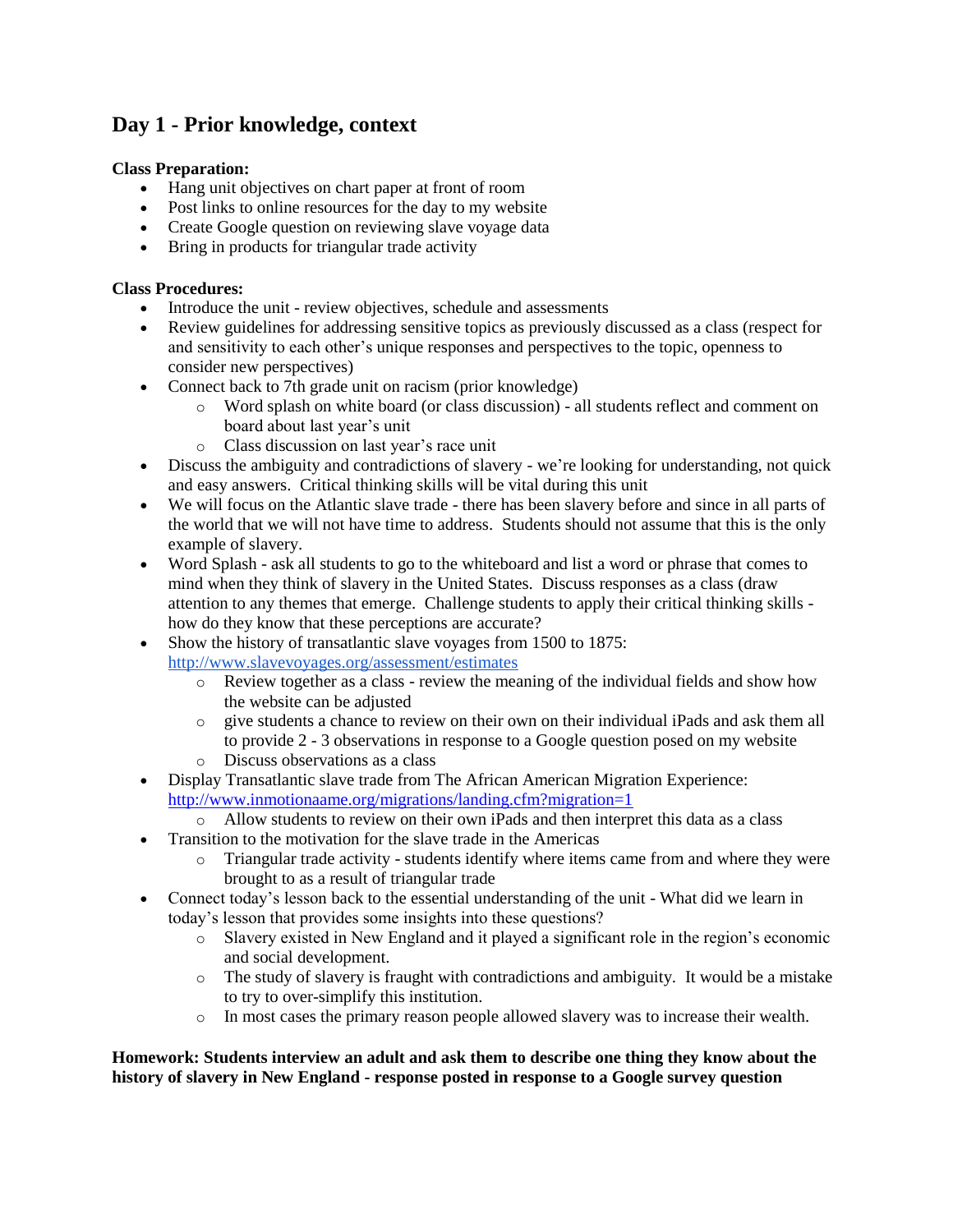# **Day 2 - Slavery in Boston - History, Statistics, the Life of Enslaved People in Boston**

# **Class Preparation:**

- Post link to Bonner Boston 1722 map on website
- Prepare jigsaw activity materials

# **Class Procedures:**

- Review unit objectives, agreed upon discussion guidelines and lessons from day 1
- Review responses to last night's homework all students pull up last night's homework responses. Capture and display student responses on a Google doc to be shared with all students
- Pose question to students: Did slavery exist in New England? Why or why not? How could we find out? Why might it be challenging to find good information on this topic? Why might there be a misperception? How might slavery in the past affect New England today?
- As critical thinkers how can we learn about slavery in Boston? What evidence would be helpful?
- Start by looking at a map of Boston in 1722:
- [https://www.masshist.org/database/viewer.php?item\\_id=1733&mode=zoomify&img\\_step=1&](https://www.masshist.org/database/viewer.php?item_id=1733&mode=zoomify&img_step=1&)
	- o Presented on screen and students view on their iPads
	- o What factual observations can be made? -smaller than today, many ocean-related businesses, any proof of slavery? (no)
- Compare Boston of the past to Boston of today: [Boston, old and new 1630-2012 -](https://www.google.com/mymaps/viewer?mid=1LgXMe5FqmBVwpv3fY-9C14A2f1Y&hl=en_US) Google
	- o Observations, implications
- Review of primary documents jigsaw activity students will be divided into six groups. Each group will receive one of the six primary sources listed below and will be asked to record in their notes facts or inferences they can make from each primary source. After about five minutes rotate primary sources until each group has seen each one. When completed, primary sources are displayed to entire class and each group presents about one
	- o 1641 Body of Liberties, [https://docs.google.com/document/d/1q1on9Mp70LTJQiVVdCS5PPYNVKvao1bFHgGu](https://docs.google.com/document/d/1q1on9Mp70LTJQiVVdCS5PPYNVKvao1bFHgGugd8Hpmc/edit) [gd8Hpmc/edit](https://docs.google.com/document/d/1q1on9Mp70LTJQiVVdCS5PPYNVKvao1bFHgGugd8Hpmc/edit)
	- o 1648 General Lawes and Libertys Concerning the Inhabitants of the Massachusets, <http://puritanism.online.fr/puritanism/sources/lawslibertyes1648.html>
	- o 1693 Rules for the Society of Negroes, <https://quod.lib.umich.edu/e/evansdemo/R08350.0001.001/1:1?rgn=div1;view=fulltext>
	- o 1696 A Good Master Well Served, <https://quod.lib.umich.edu/e/evans/N00618.0001.001/1:1?rgn=div1;view=fulltext> o 1700 - The Selling of Joseph,
	- [https://www.masshist.org/database/viewer.php?item\\_id=53&img\\_step=1&mode=transcri](https://www.masshist.org/database/viewer.php?item_id=53&img_step=1&mode=transcript#page1) [pt#page1](https://www.masshist.org/database/viewer.php?item_id=53&img_step=1&mode=transcript#page1)
	- o 1773 Felix freedom petition,<http://www.pbs.org/wgbh/aia/part2/2h22t.html>
- Notes delivered to students via Google slides
	- o Mid 1700's 12-15% of people are slaves in Boston (app. 1700)
	- o Many slaves owned by middle class to help them work, not to be servants for rich people
	- o MA largest slave colony until 1700 (started in Salem, 1638)
	- o Slaves provided inexpensive labor that helped people gain wealth. They could also be sold after appreciating in value.
	- o Some northern slaves married
	- o Laws prevented slaves from being badly hurt for no reason (although it happened)
	- o Most slavery had ended by 1800 for a variety of legal and other reasons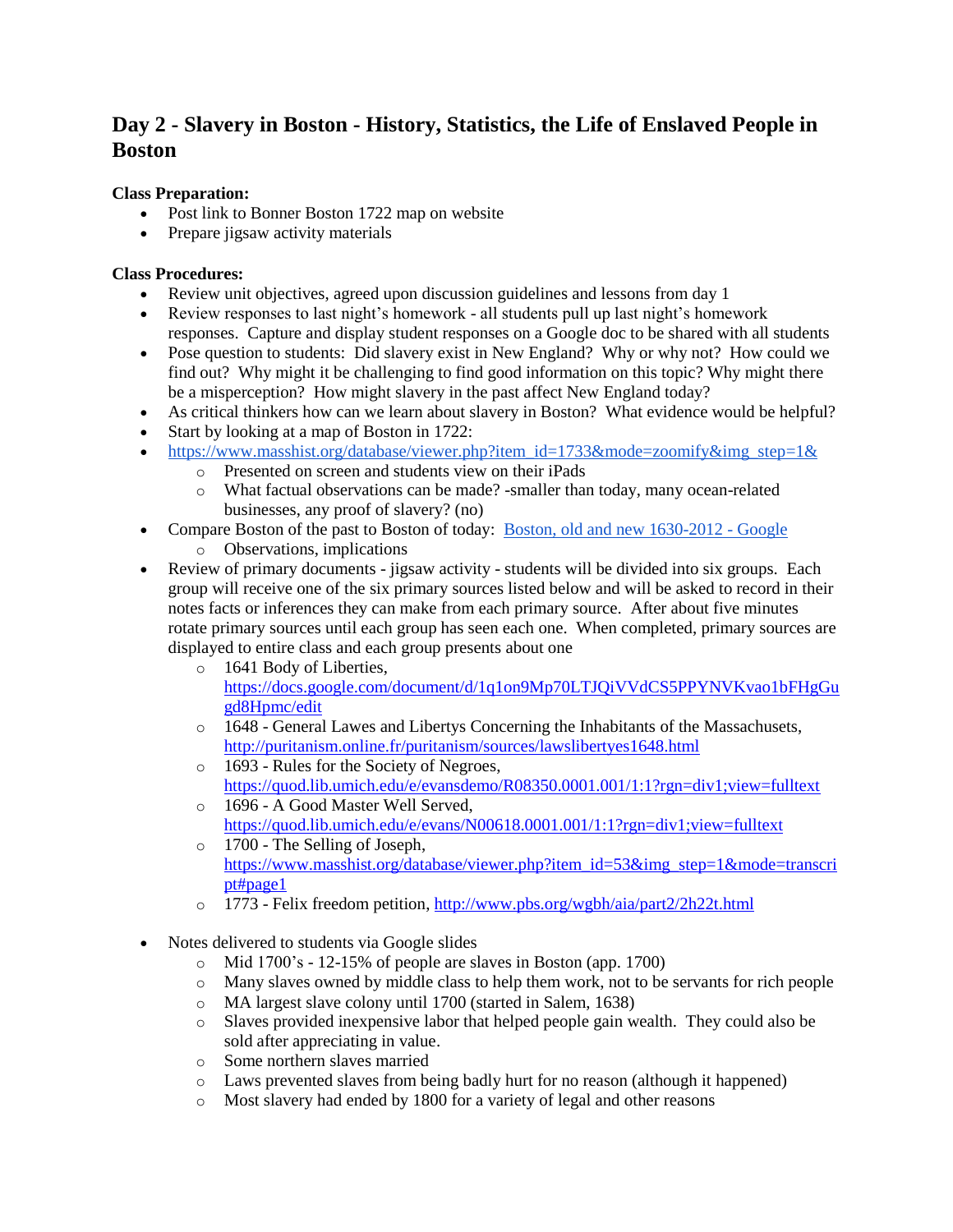- o In Boston there were many levels of freedom: slaves, indentured servants, natives, immigrants, kids, women, etc.
- Connect today's lesson back to the essential understanding of the unit:
	- o Slavery existed in New England and it played a significant role in the region's economic and social development.
	- o The study of slavery is fraught with contradictions and ambiguity. It would be a mistake to try to over-simplify this institution.
	- o In most cases the primary reason people allowed slavery was to increase their wealth.

What did we learn in today's lesson that provides some insights into these questions?

**Homework**: \*\*\*Respond to Google question online: In 3 to 5 sentences: Describe how slaves and the slave trade affected typical Bostonians in the 1700's

# **Day 3 - Slavery in Rural New England**

# **Class Procedure:**

- Eview unit objectives, agreed upon discussion guidelines and lessons from days  $1&2$
- Review, display and discuss student responses to last night's homework questions
	- o Random pairing of students have each pair report to the class on something unexpected that came up in other responses to last night's homework.
- Transition to rural New England and Deerfield specifically to learn about slavery in New England we'll take a look at Deerfield, MA
- Project Google earth project Deerfield today discussion what geographic features are noticed? Possible impact of geography on the settling of the region (discuss rivers and soil)
- Project Google slide of Deerfield in the mid-1700's. Key points:
	- o 50/50 loyalist vs. patriot
	- o 1704 many killed in raid
	- o 1750 38% of houses had slaves (21 slaves in total)
	- o Excellent soil, rivers competition for geographically desirable land
	- o Competition with Natives and other people for valuable farming land
	- o At the edge of the frontier
- Project pictures of Old Deerfield today student observations?
- We will look at Deerfield to better understand slavery in rural New England. Discuss the challenges of finding evidence or clues about what specifically happened in a place like Deerfield. Why might there have been slaves in Deerfield? - discuss in pairs and then as a class
- We will look at an example of a resource we can use to infer what's happening in a region when there's little other direct evidence.
- Evidence of slavery in Early New England Account book of Elijah Williams 1757 display on screen and have students look at on iPad:
	- o [http://www.americancenturies.mass.edu/collection/adv\\_search/results.jsp?topic=2&searc](http://www.americancenturies.mass.edu/collection/adv_search/results.jsp?topic=2&searchtext=) [htext=](http://www.americancenturies.mass.edu/collection/adv_search/results.jsp?topic=2&searchtext=)
- Put students in pairs. Have them review the account book and edit a Google doc showing what facts can be learned from the account book and what can be inferred. Project and discuss as a class.
- Send students link to Old Deerfield map of African American historical sites: <http://www.americancenturies.mass.edu/activities/afram/index.html>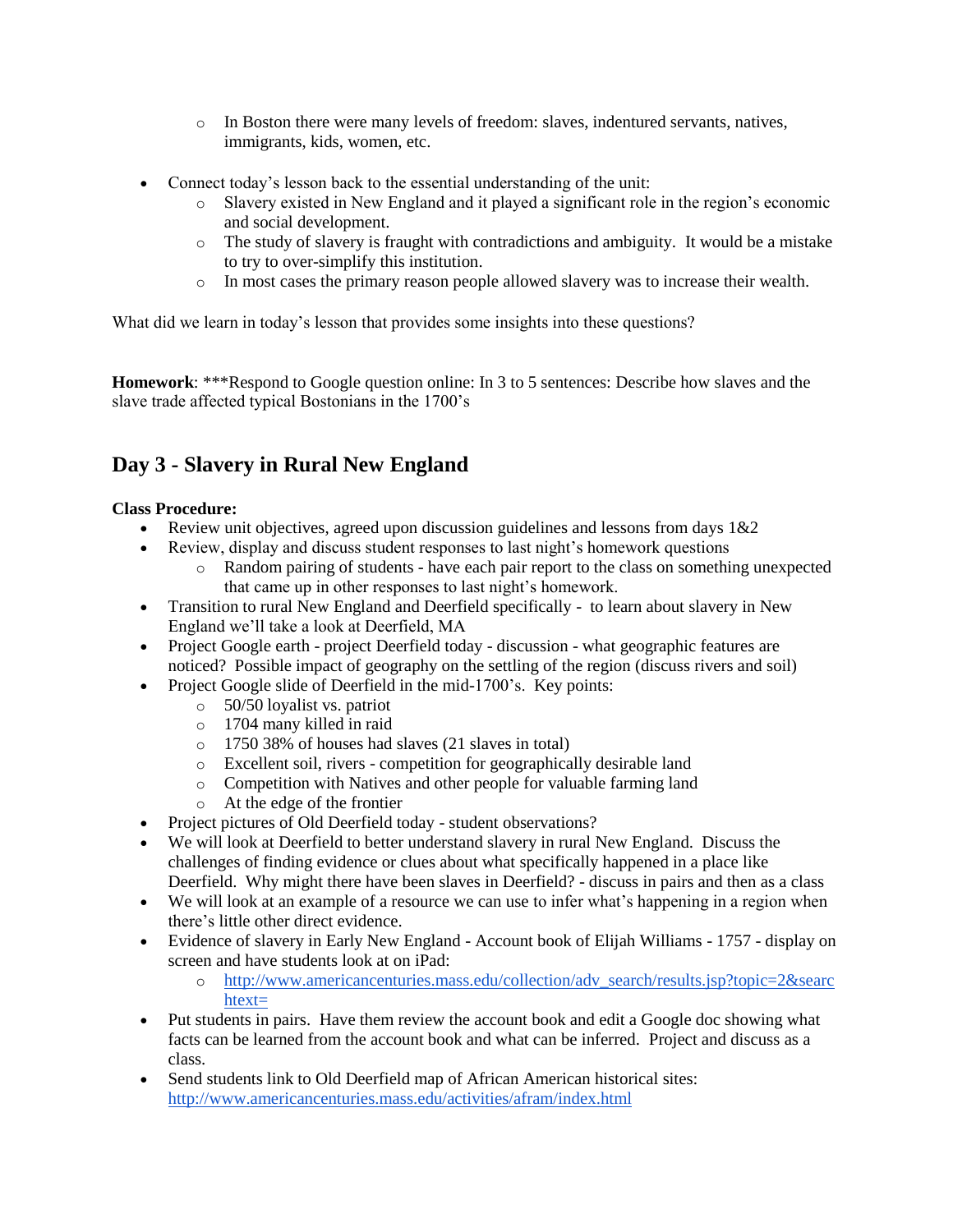- Assign pairs of students to a particular site on the map. They should read about the site and plan to report back to the class about what happened at that site.
- Primary Source Analysis what can we infer from primary sources?
	- o Students put into four groups. Each group is given one of the following primary sources and is asked to prepare to present to the class what facts are provided and what additional information might be inferred from the primary source
		- i. Advertisement slave for sale
		- ii. Sales receipt for sold slave Samuel Stanton
		- iii. Manumission document for Peter, <http://credo.library.umass.edu/view/full/mums930-b01-f014-i001>
		- iv. The Bars Fight by Lucy Terry, [http://www.americancenturies.mass.edu/collection/itempage.jsp?itemid=7779&le](http://www.americancenturies.mass.edu/collection/itempage.jsp?itemid=7779&level=advanced&transcription=1&img=1) [vel=advanced&transcription=1&img=1](http://www.americancenturies.mass.edu/collection/itempage.jsp?itemid=7779&level=advanced&transcription=1&img=1)
	- o Each group presents while the class takes notes on the presentation
- Connect today's lesson back to the essential understanding of the unit:
	- o Slavery existed in New England and it played a significant role in the region's economic and social development.
	- o The study of slavery is fraught with contradictions and ambiguity. It would be a mistake to try to over-simplify this institution.
	- o In most cases the primary reason people allowed slavery was to increase their wealth.
	- o Understanding the history of slavery in New England may help us to better understand the treatment of African Americans in New England after slavery was extinguished

What did we learn in today's lesson that provides some insights into these questions?

# **Homework**: None

# **Online Resources:**

Time permitting, the following online resources could be displayed and discussed to further learn about slavery in rural New England.

Three specific pieces of primary source evidence showing slavery in New England - two bills of sale and a complaint:

Bill of Sale for a Slave Named Kate,

<http://www.americancenturies.mass.edu/collection/itempage.jsp?itemid=7797>

Bill of Sale for a Slave Named Prince,

<http://www.americancenturies.mass.edu/collection/itempage.jsp?itemid=7799>

Complaint against Slave Caesar for Stealing,

<http://www.americancenturies.mass.edu/collection/itempage.jsp?itemid=7798>

Map of old Deerfield with information on 23 sites: <http://www.americancenturies.mass.edu/activities/afram/index.html>

Optional: watch videos on what work was done at the time: <http://memorialhall.mass.edu/activities/tools/AAtools.html>

Ad in a Boston paper about a runaway slave:

[http://www.americancenturies.mass.edu/turns/view.jsp?itemid=5928&img=0&level=advanced&transcript](http://www.americancenturies.mass.edu/turns/view.jsp?itemid=5928&img=0&level=advanced&transcription=0&subthemeid=14) [ion=0&subthemeid=14](http://www.americancenturies.mass.edu/turns/view.jsp?itemid=5928&img=0&level=advanced&transcription=0&subthemeid=14)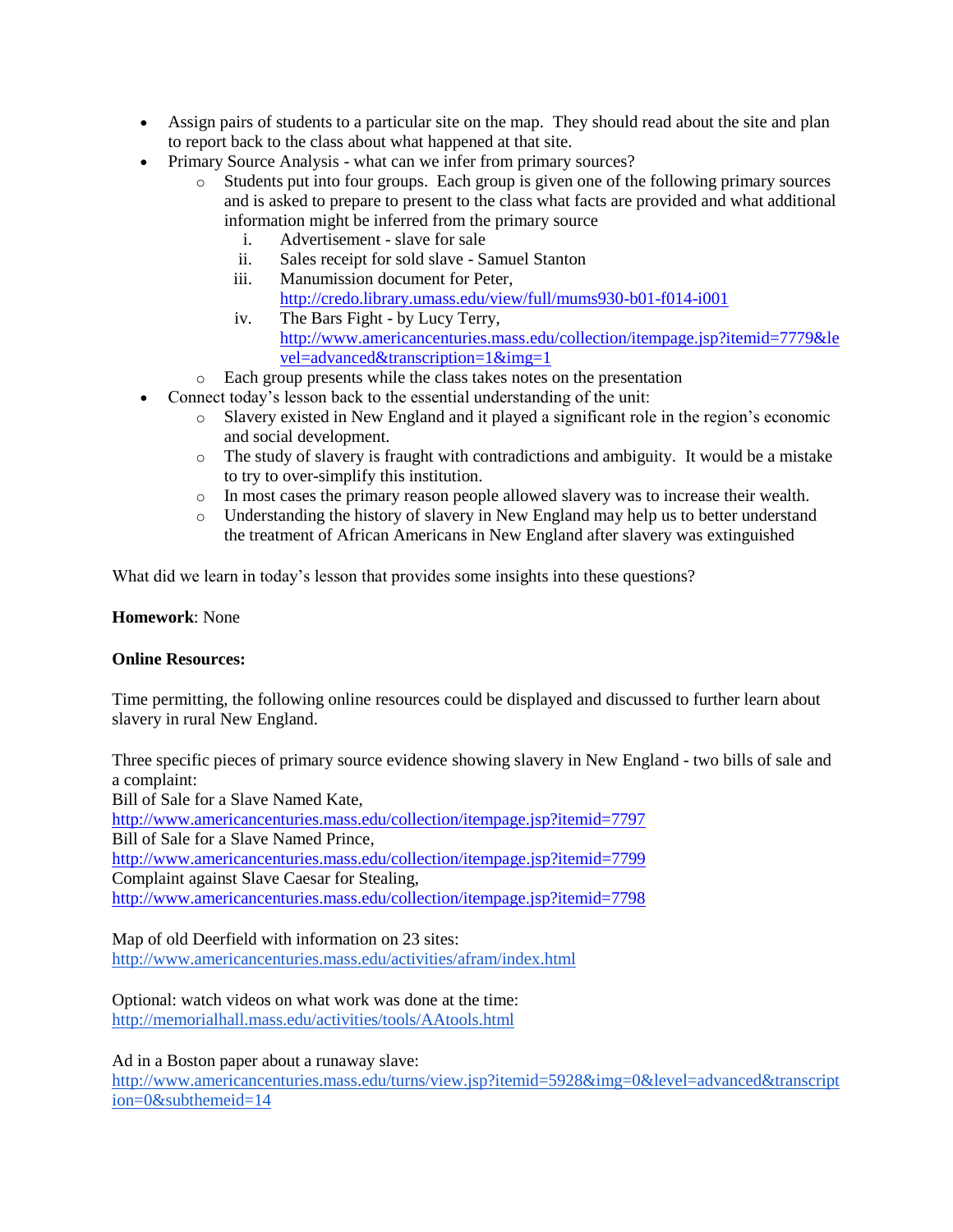# **Day 4 - Unit Summary**

- By the end of the Revolutionary War the number of enslaved people in New England was reduced considerably - put students in five groups and ask them to analyze the following resources linked to my website:
	- o Data from "Slavery in MA" :<http://historyofmassachusetts.org/slavery-in-massachusetts/>
	- o Staistics on slavery and its end from Weber State University: [http://faculty.weber.edu/kmackay/statistics\\_on\\_slavery.htm](http://faculty.weber.edu/kmackay/statistics_on_slavery.htm)
	- o Show data from Civil Discourse: [http://www.civildiscourse](http://www.civildiscourse-historyblog.com/blog/2017/1/3/when-did-slavery-really-end-in-the-north)[historyblog.com/blog/2017/1/3/when-did-slavery-really-end-in-the-north](http://www.civildiscourse-historyblog.com/blog/2017/1/3/when-did-slavery-really-end-in-the-north)
- Display each resource one at a time and ask each group to offer an analysis of what they learned from each resource
- What happened to New England slaves? Class discussion making the following points:
	- o Some northern slaves sold to southern colonies /states so investment not lost
	- o Resentment from non-whites when former slaves took jobs
	- o Some towns hesitant to take in former slaves fear of needing to support into the future
- Comparison to southern slavery
	- $\circ$  Don't compare to southern slavery and assume it's okay show that if something is bad, it's still bad even if it's less so than something else (compare to a bully who is mean to one kid vs ten kids)
	- o Isolation vs living with many other enslaved people what's the impact?
	- o Puritan culture how might religious attitudes affect the treatment of enslaved people?
	- o Literacy many northern slaves taught to read so they could read the Bible
	- o Economic drivers
- Complexities
	- o Ministers enslaving others
	- o Freed slaves enslaving others
	- o Marriage among enslaved people
	- o Other levels of non-freedom
- What are the implications of this history for today and our study of US history?
- How do we apply our critical thinking skills to the study of slavery?

#### **Unit Assessment**

Students will write a five-paragraph essay about slavery in New England following the model that we have discussed in class and using information presented in class (selecting an arguable thesis and supporting that thesis with three controlling ideas, each with its own paragraph). Grading will be based on the essay rubric previously presented to students. The goal of this assignment is for students to demonstrate their understanding this topic while practicing their persuasive writing skills.

#### **Other Resources to consider:**

• Slavery today lesson plan: [https://www.scribd.com/document/93676879/Slavery-in-our-World-](https://www.scribd.com/document/93676879/Slavery-in-our-World-Today)**[Today](https://www.scribd.com/document/93676879/Slavery-in-our-World-Today)**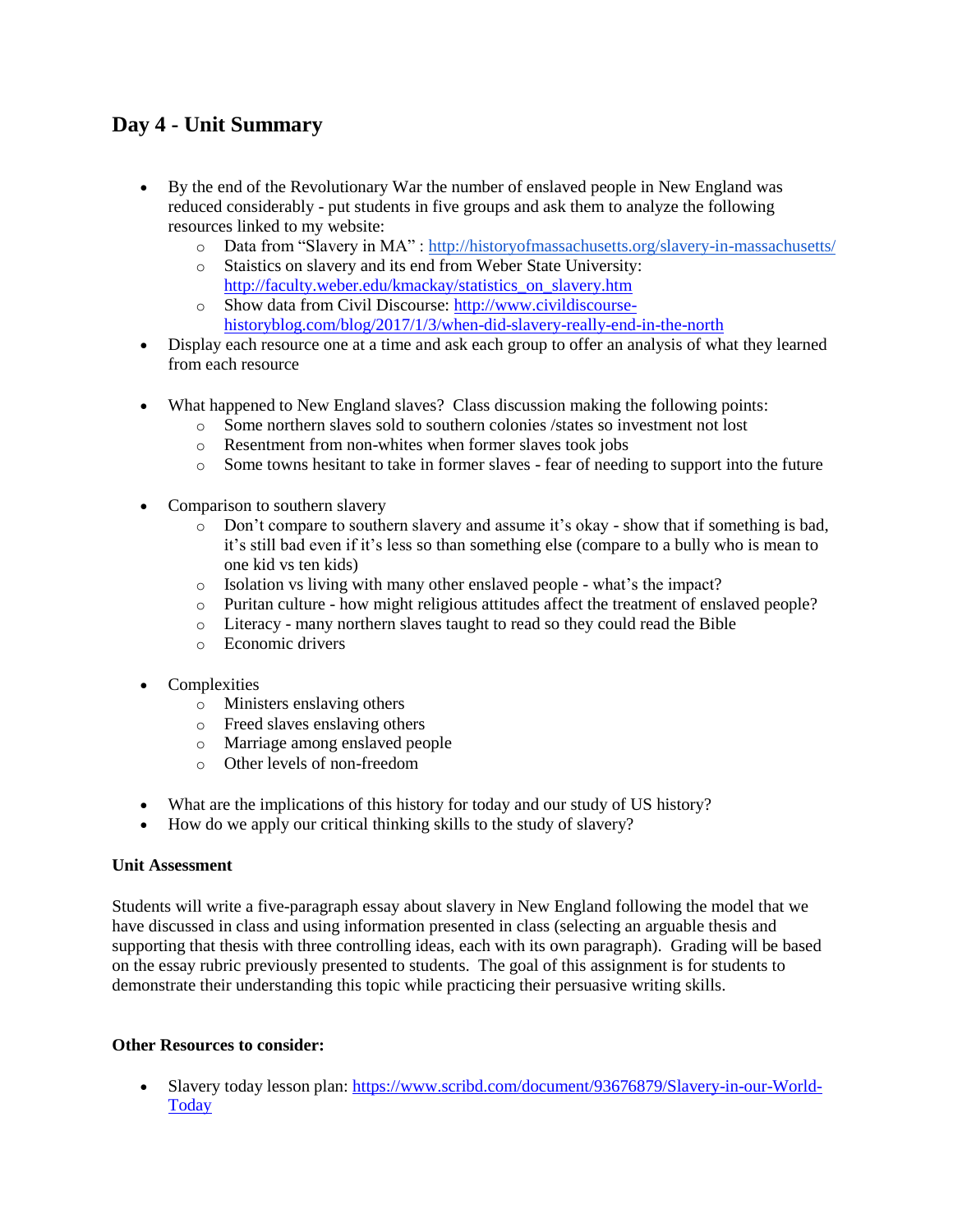- Legacies of slavery in the Americas: <http://www.inmotionaame.org/migrations/topic.cfm?migration=1&topic=10>
- 20 minute Ted Talk featuring Byran Stevenson: [https://www.ted.com/talks/bryan\\_stevenson\\_we\\_need\\_to\\_talk\\_about\\_an\\_injustice/up-next](https://www.ted.com/talks/bryan_stevenson_we_need_to_talk_about_an_injustice/up-next)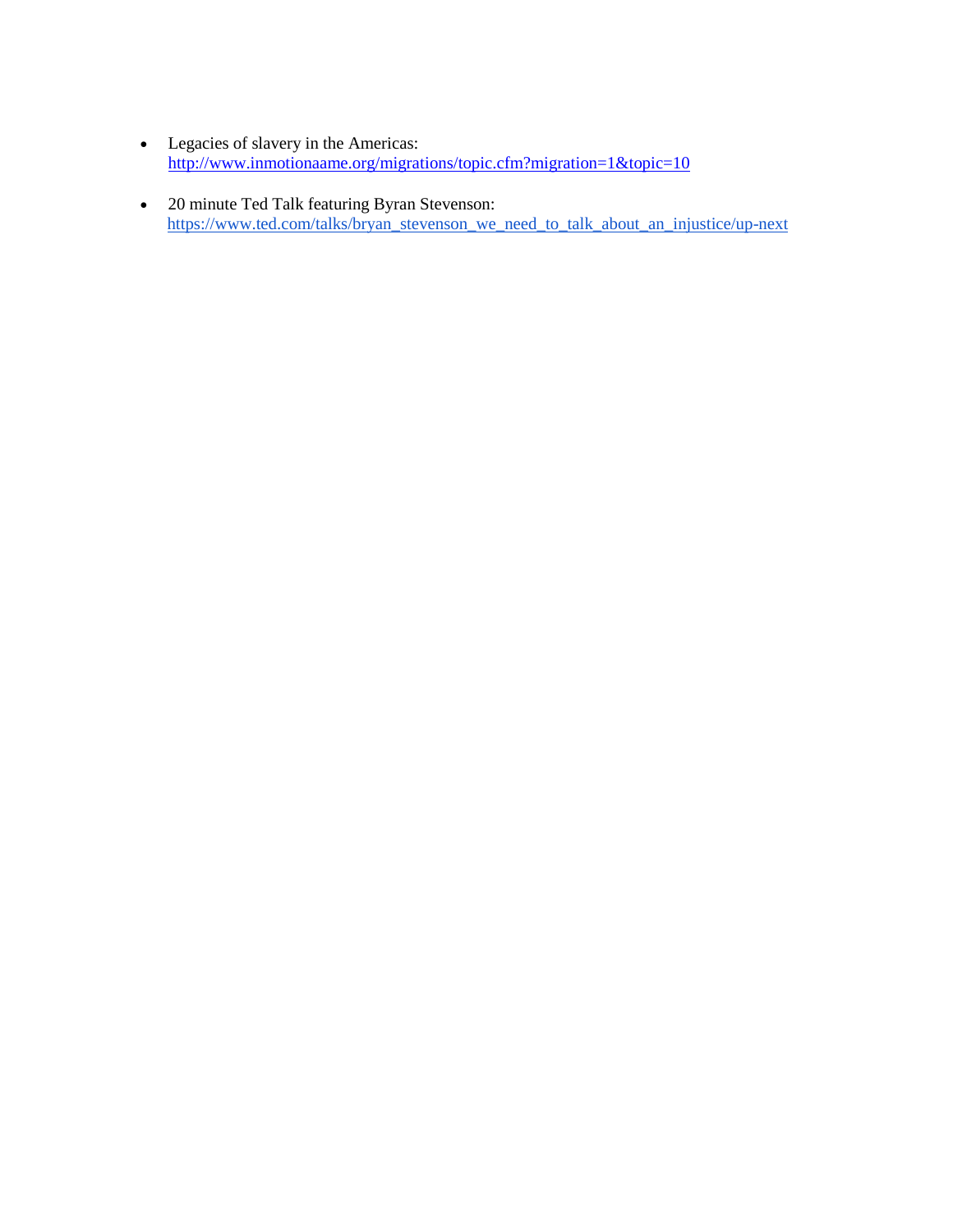$17830c$ im well Statiston it I ninal  $\mathcal{Z}$ ·M oma dervasio  $n: d$ M .<br>4  $\overline{A}$ n cl certain rich e Ui Stanton G rue  $\mathcal{C}$ ai an Voi nd Defer n and  $\mathscr{D}_{\bm{e}}$  $c^{\mathcal{G}}$  $\sim 10$ muel That

Connecticut Historical Society

I Samuel Stanton of Stonington in the County of New London for and in Consideration of thirty Pounds Lawfull Money to me in hand paid by Prince A Certain Negro of Sd [Said] town which is to my Content do Sell and Deliver unto the Sd Prince One certain negro woman Named Binah Aged About thirty Eight years Old which Sd Negro is A Slave for Life and I the Said Samuel Stanton for my Self Heirs & Covenant to and with the Said Prince His heirs & to warrant and Defend the Said Binah Against the Claims and Demand of All persons WhatSoever in witness whereof I have hereunto Set my Handthe 6<sup>th</sup> Day of October AF 1783.

Witness Present John Williams 3/d Job Tyson

Samuel Stanton